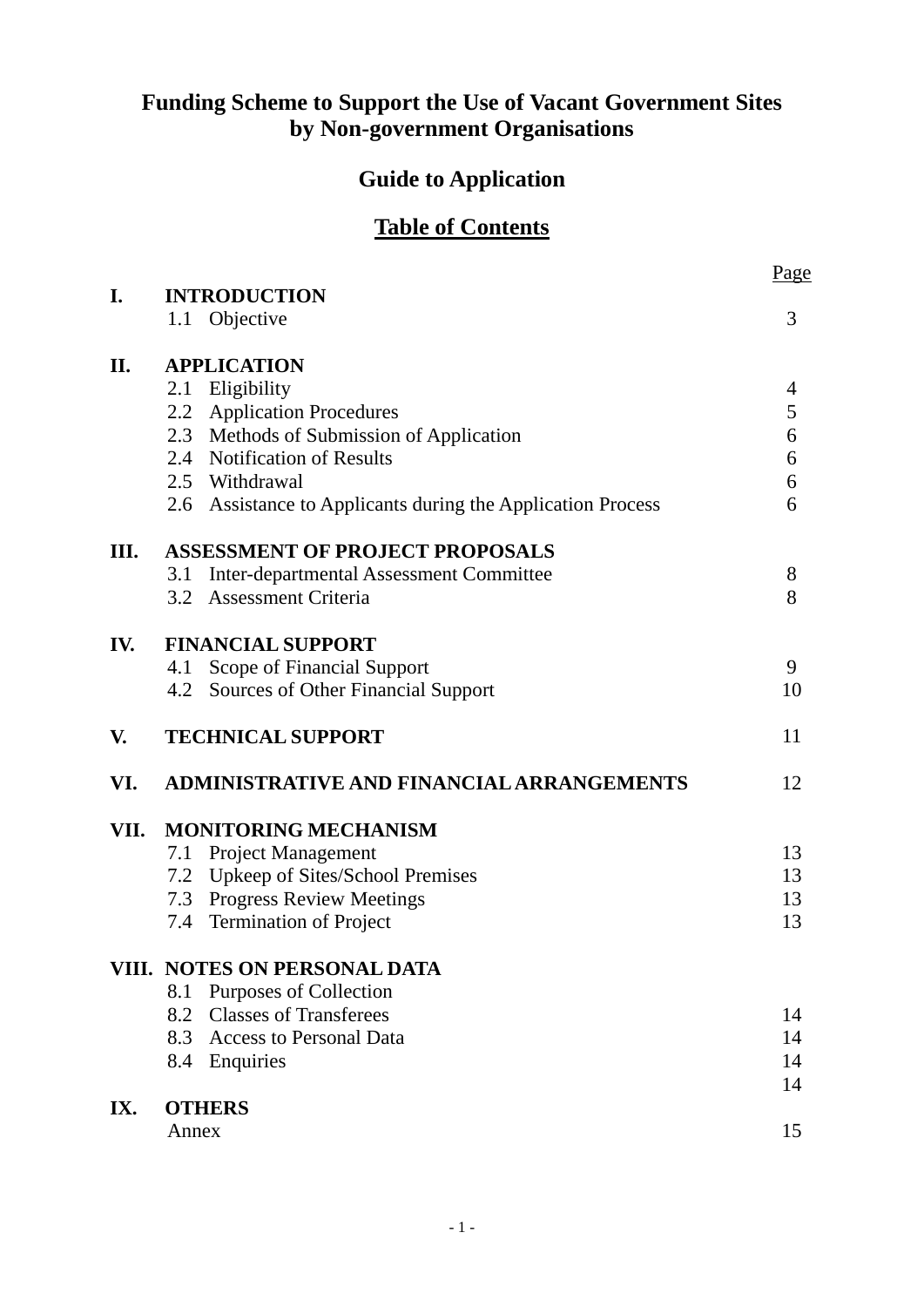Note:

The contents of this Guide to Application will be reviewed and updated from time to time. Subsequent revisions will be promulgated via Development Bureau's website [\(https://www.devb.gov.hk/en/issues\\_in\\_focus/Funding\\_Scheme\\_to\\_Support\\_the\\_Use\\_](https://www.devb.gov.hk/en/issues_in_focus/Funding_Scheme_to_Support_the_Use_of_Vacant_Government_Sites_by_Non_government_Organisations/index.html) of Vacant Government Sites by Non government Organisations/index.html).

**Development Bureau September 2020**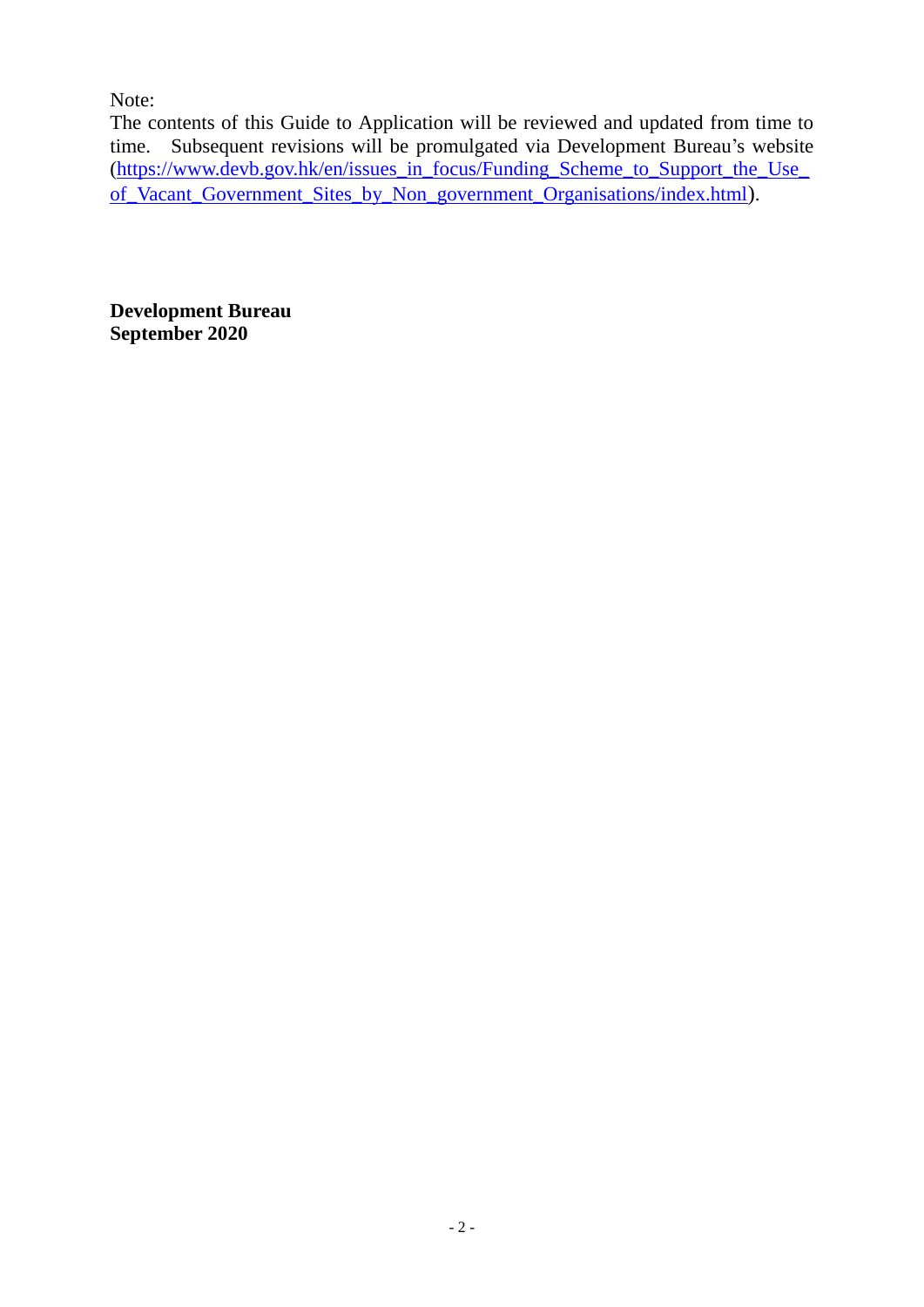# <span id="page-2-0"></span>**I. INTRODUCTION**

# <span id="page-2-1"></span>**1.1 Objective**

1.1.1 At present, vacant government sites or school premises managed by Lands Department ("LandsD") or other relevant authorities are available for use by non-government organisations ("NGOs") through short-term tenancies ("STTs"). However, since these sites may have been left idle for some time, restoration or other engineering works are required before they can be put to use. To optimise the use of these sites, this Funding Scheme ("the Funding Scheme") is set up, with \$1 billion earmarked by Financial Secretary in 2018-19 Budget and approved by the Finance Committee of the Legislative Council, to provide NGOs with financial and technical support to make such vacant sites/school premises on government land fit for a variety of short-term community, institutional, or other non-profit making uses.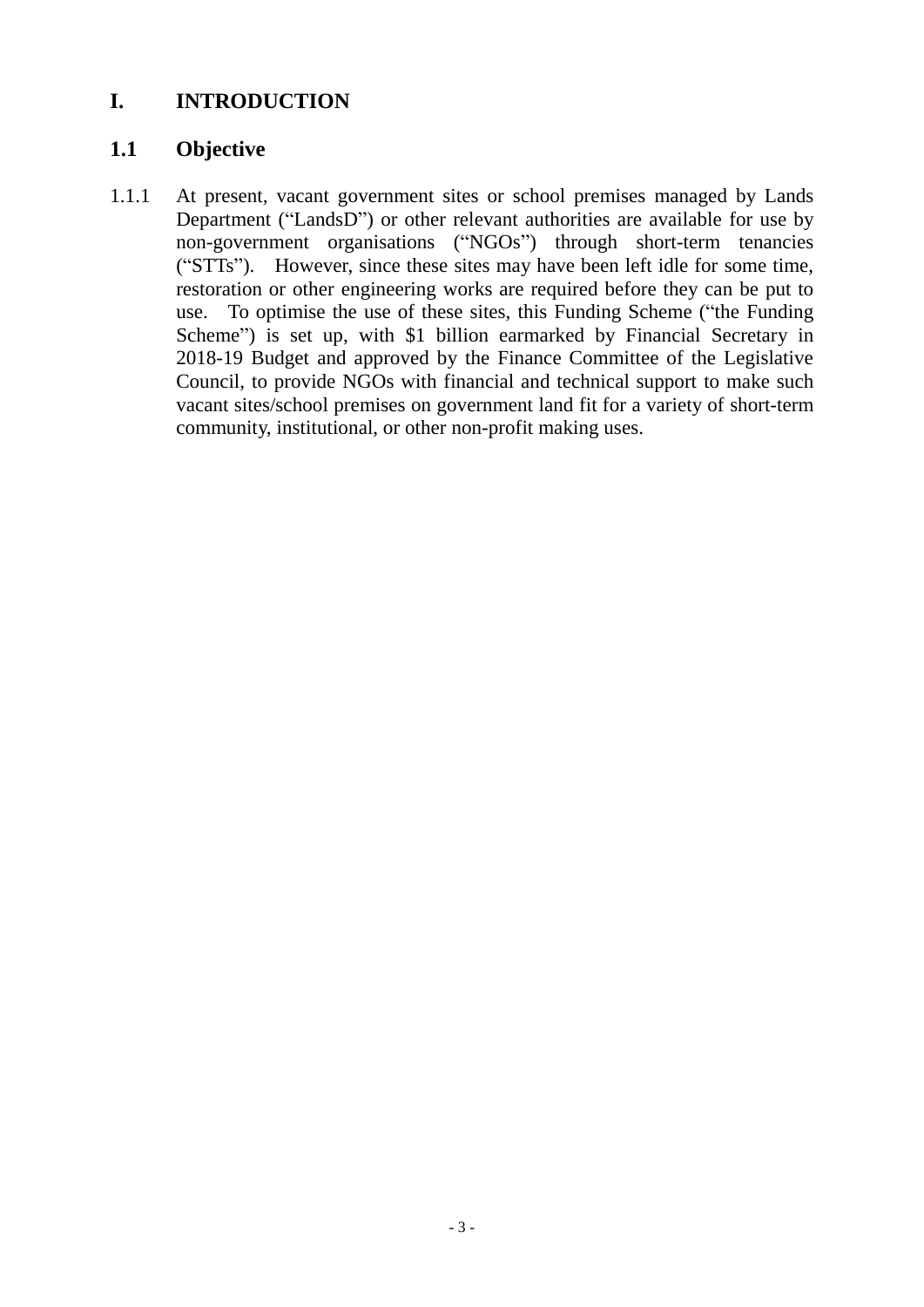# <span id="page-3-0"></span>**II. APPLICATION**

## <span id="page-3-1"></span>**2.1 Eligibility**

 $\overline{a}$ 

- 2.1.1 The applicant should be an NGO which has already secured in-principle approval from LandsD or other relevant authorities under the existing mechanism<sup>1</sup> for renting a vacant government site or school premises on a short-term basis.
- 2.1.2 The applicant should meet the following requirement
	- (a) it should be a charitable institution or trust of a public character exempt from tax under section 88 of the Inland Revenue Ordinance (Cap. 112); or a company incorporated under the Companies Ordinance (Cap. 622) or the former Companies Ordinance (Cap. 32) as limited by guarantee whose objects and powers do not include distribution of profits to members; or a non-profit-making society registered or body established under any legislation in Hong Kong; or
	- (b) it should take the form of a social enterprise, which should be  $-$ 
		- (i) an institution listed under the "Social Enterprise Directory" compiled by the Social Enterprise Business Centre [\(https://socialenterprise.org.hk/en/sedb\)](https://socialenterprise.org.hk/en/sedb); or
		- (ii) a social enterprise accredited by the Hong Kong General Chamber of Social Enterprises [\(http://seemark.hk/en\\_gb/\)](http://seemark.hk/en_gb/).
- 2.1.3 For the avoidance of doubt, the Funding Scheme is open to application from NGOs which have secured approval or at least in-principle approval for the grant of STT on or after the announcement of this initiative in the 2018-19 Budget on 28 February 2018 for the use of vacant government sites (including vacant school premises on government land) and where works have yet to commence.
- 2.1.4 When there is any doubt about the eligibility of an NGO-applicant, the decision of the inter-departmental Assessment Committee ("the Assessment Committee") is final.

<sup>&</sup>lt;sup>1</sup> The list of vacant government sites (including vacant school premises on government land) managed by LandsD and available for temporary uses by way of STT, and the application guidelines and procedures are available on LandsD's website [\(https://www.landsd.gov.hk/en/vgl/vgl.htm\)](https://www.landsd.gov.hk/en/vgl/vgl.htm). In addition, the list of surplus government accommodation available for leasing applications by NGOs and details about the application procedures are available on Government Property Agency's website [\(https://www.gpa.gov.hk/english/let/let.html#SGA\)](https://www.gpa.gov.hk/english/let/let.html#SGA).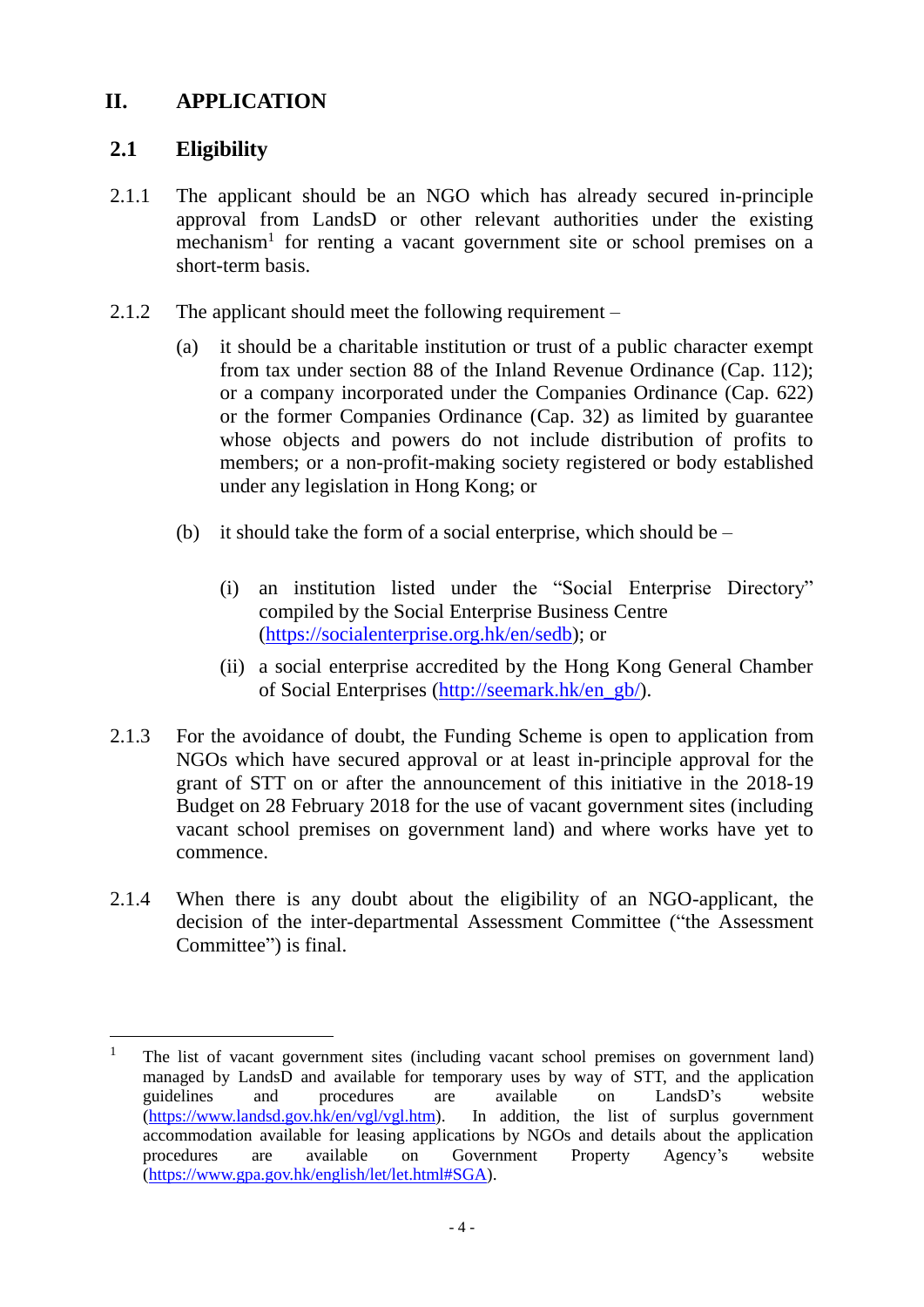# <span id="page-4-0"></span>**2.2 Application Procedures**

- 2.2.1 The Funding Scheme is open for application all year round, subject to the availability of fund under the Funding Scheme.
- 2.2.2 Applications should be made on the Application Form and conform to all the terms and conditions set out in this Guide to Application. The Application Form and the Guide to Application can be downloaded from Development Bureau's website………………………………………………………………... [\(https://www.devb.gov.hk/en/issues\\_in\\_focus/Funding\\_Scheme\\_to\\_Support\\_t](https://www.devb.gov.hk/en/issues_in_focus/Funding_Scheme_to_Support_the_Use_of_Vacant_Government_Sites_by_Non_government_Organisations/index.html) he Use of Vacant Government Sites by Non government Organisations/in [dex.html\)](https://www.devb.gov.hk/en/issues_in_focus/Funding_Scheme_to_Support_the_Use_of_Vacant_Government_Sites_by_Non_government_Organisations/index.html).
- 2.2.3 The applicant must appoint a Project Co-ordinator, who shall be responsible for handling all matters related to the application, and if approved, overseeing the implementation of the project, monitoring the proper use of the funds approved, liaising with the Secretariat ("the Secretariat") of the Assessment Committee, and reporting on progress of the project.
- 2.2.4 Applications will be processed by the Secretariat of the Assessment Committee responsible for vetting applications and overseeing the implementation of the Funding Scheme.
- 2.2.5 The Secretariat reserves the right to seek additional information from applicants whenever necessary. Applicants shall provide clarifications, information and documents requested by the Secretariat from time to time for processing the application. Should applicants fail to reply to any queries within the timeframe required by the Assessment Committee, the applications would be considered as being withdrawn and would not be processed further.
- 2.2.6 For the purposes of processing applications, applicants may also be required to attend meeting(s) to answer questions from the Assessment Committee. Should applicants fail to attend such meeting(s), the applications would be considered as being withdrawn and would not be processed further.
- 2.2.7 The Assessment Committee will assess applications on the basis of the proposals contained in the Application Form and all additional information provided by applicants. The Assessment Committee may approve funding for selected applicants to engage consultants to carry out studies, assessments, surveys and investigations as necessary to complete the scope of services specified in the Application Form, detailed design of the proposed works, as well as tender exercises and contract administration for the proposed works. In this case, we would require the applicants to update the estimated project costs when submitting the detailed technical information for Assessment Committee's approval.
- 2.2.8 A successful applicant will be required to sign a Funding Agreement with the Government of the Hong Kong Special Administrative Region ("Government")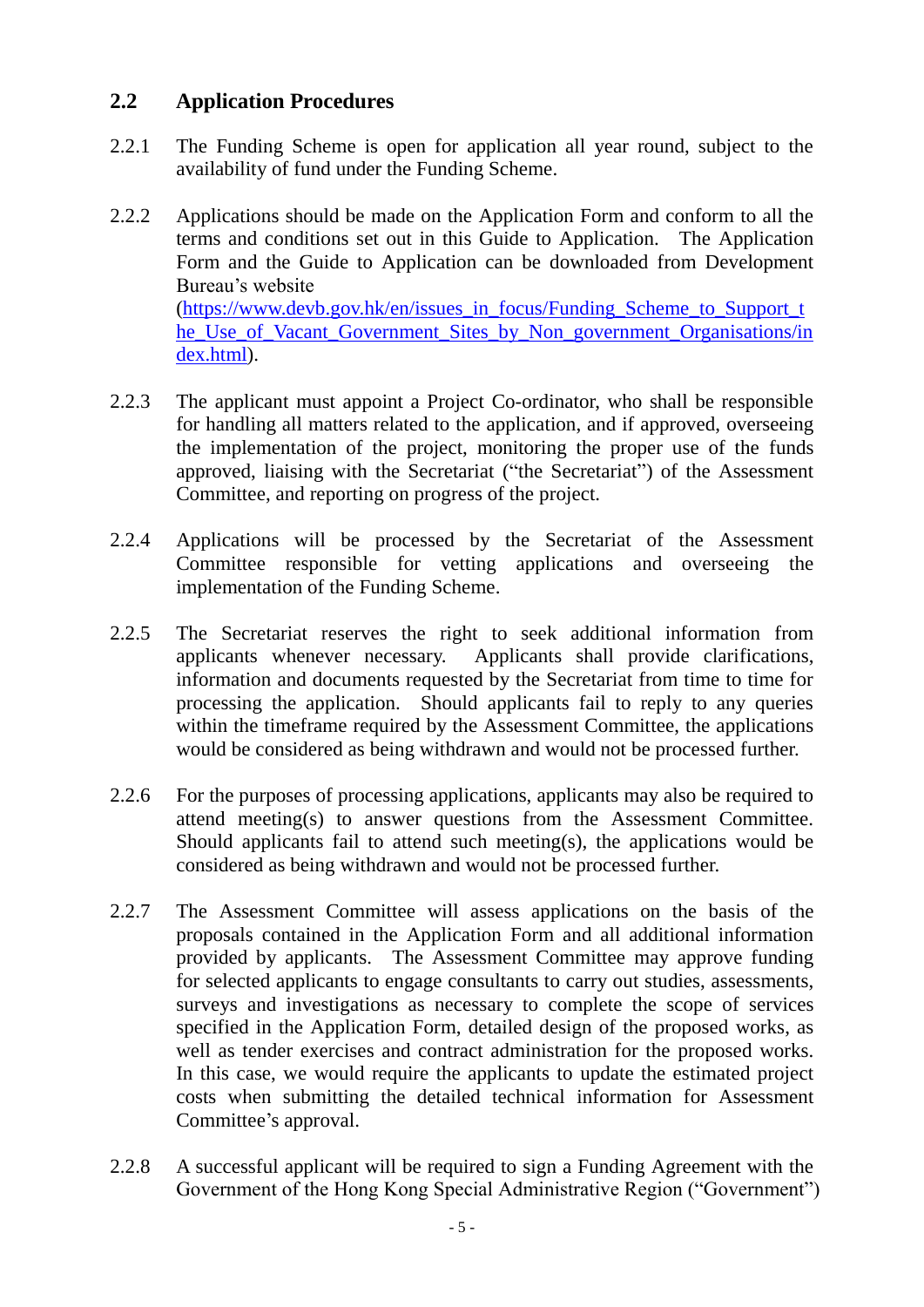and is solely responsible for all obligations under the Funding Agreement. It is also required to approach LandsD or other relevant departments as appropriate for entering into a STT to take over the project site for carrying out the renovation works.

# <span id="page-5-0"></span>**2.3 Methods of Submission of Application**

- 2.3.1 The following documents should be submitted *by post* or *in person* to *Principal Assistant Secretary (Planning and Lands) 7, Development Bureau (Planning and Lands Branch), 6/F, West Wing, Central Government Offices, 2 Tim Mei Avenue, Tamar, Hong Kong* –
	- (a) the original duly completed Application Form;
	- (b) a copy of an approval-in-principle letter issued by LandsD or a relevant authority for renting a vacant government site or school premises on a short-term basis (please refer to paragraph 2.1.1 above);
	- (c) copies of relevant registration documents (please refer to paragraph 2.1.2 above); and
	- (d) supporting documents on the application in connection with financial information, management capability and other matters, if any.
- 2.3.2 If an applicant fails to fill in the information required in the Application Form and/or submit related documents, the application will not be processed.
- 2.3.3 All submitted documents and materials will not be returned to applicants regardless of the results of the applications.

## <span id="page-5-1"></span>**2.4 Notification of Results**

2.4.1 Applicants will be notified of the results of the applications, including the exact amount of funding approved, after the Assessment Committee has completed its assessment. Depending on the complexity of each application, we expect that the applicants would be notified of the results within six months after submission of a complete application.

## <span id="page-5-2"></span>**2.5 Withdrawal**

2.5.1 Applicants may write to the Secretariat to withdraw their applications at any time during the assessment process.

## <span id="page-5-3"></span>**2.6 Assistance to Applicants during the Application Process**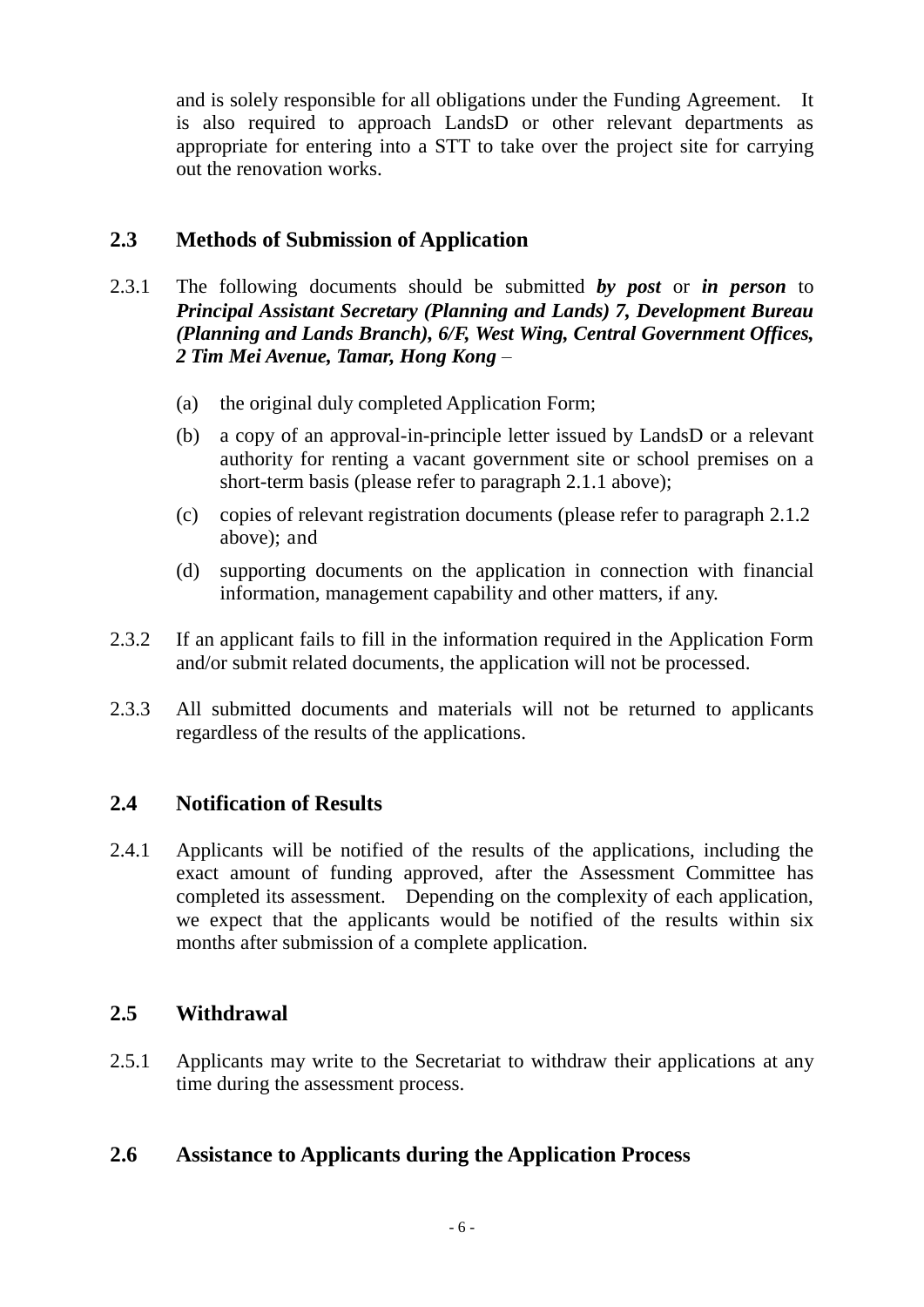2.6.1 Applicants may contact the Secretariat for enquiries –

|       | Address : Planning Unit                        |
|-------|------------------------------------------------|
|       | <b>Planning Division</b>                       |
|       | Development Bureau (Planning and Lands Branch) |
|       | 6/F, West Wing, Central Government Offices     |
|       | 2 Tim Mei Avenue, Tamar, Hong Kong             |
| Email | : plbeng@devb.gov.hk                           |
| Phone | : 35097785                                     |
| Fax   | : 34279913                                     |
|       |                                                |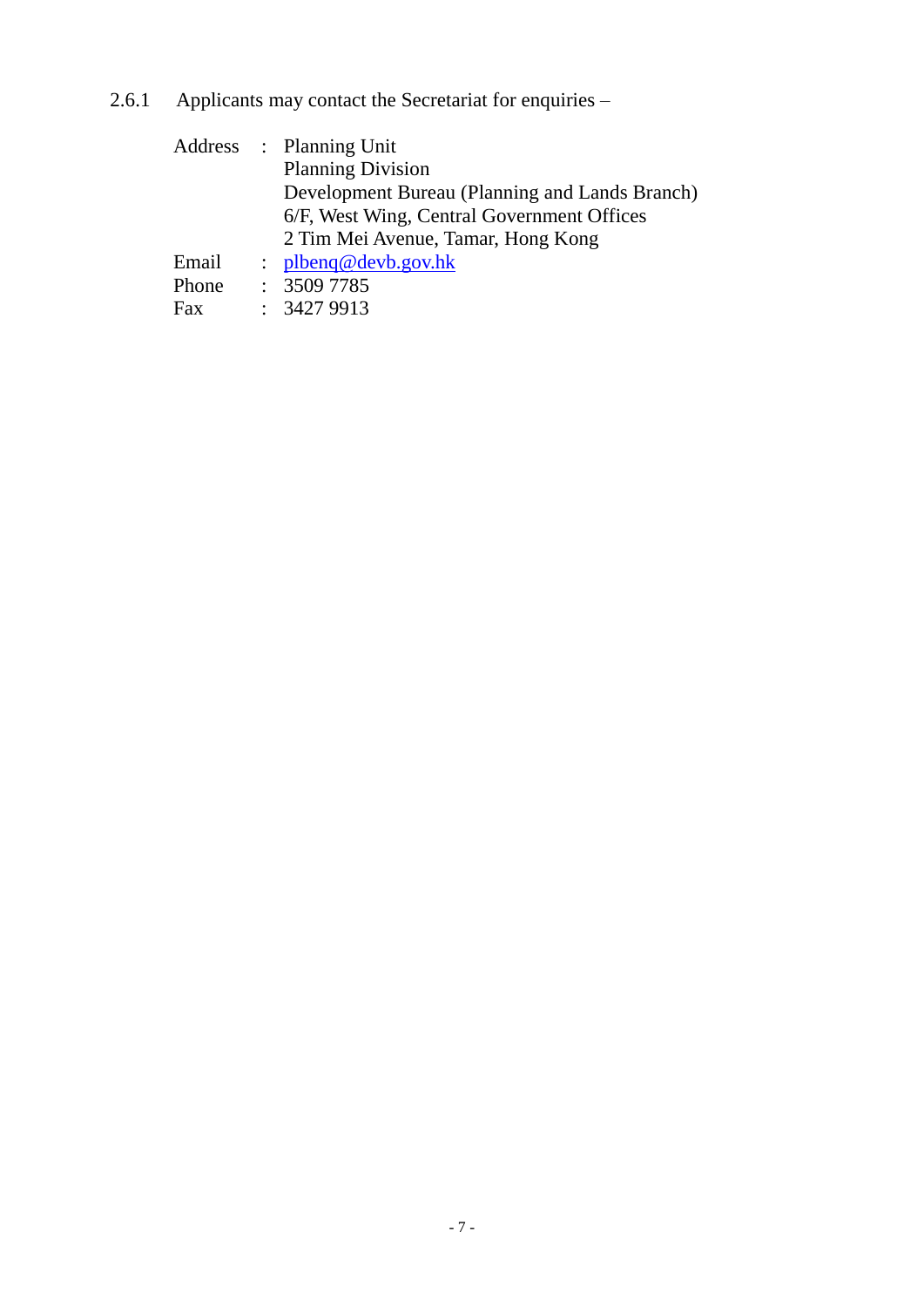# <span id="page-7-0"></span>**III. ASSESSMENT OF PROJECT PROPOSALS**

#### <span id="page-7-1"></span>**3.1 Inter-departmental Assessment Committee**

- 3.1.1 The Assessment Committee is chaired by Deputy Secretary for Development (Planning and Lands) and composed of members from relevant government bureaux/departments. It is supported by the Secretariat at Development Bureau in administering the Funding Scheme.
- 3.1.2 For the purpose of assessing their applications, applicants may be invited to present their proposals at the Assessment Committee meeting(s).

## <span id="page-7-2"></span>**3.2 Assessment Criteria**

- 3.2.1 As an eligible applicant should have already secured in-principle approval for renting a vacant government site or school premises on a short-term basis from LandsD or other relevant authorities (please see paragraph 2.1.1) before making an application under the Funding Scheme, the Assessment Committee will focus on the technical aspect of the proposed projects. The Assessment Committee will examine and assess the applications according to the following key criteria –
	- (a) the proposed works should be one-off, basic and essential to make the site/school premises fit for use;
	- (b) the proposed works should be cost-effective;
	- (c) the proposed works should be technically feasible;
	- (d) the proposed works should be completed within a reasonable timeframe; and
	- (e) the applicant should be capable of implementing works project (e.g. the applicant's management and technical capabilities, expertise, qualifications, track record, and resources available for implementing the proposed works).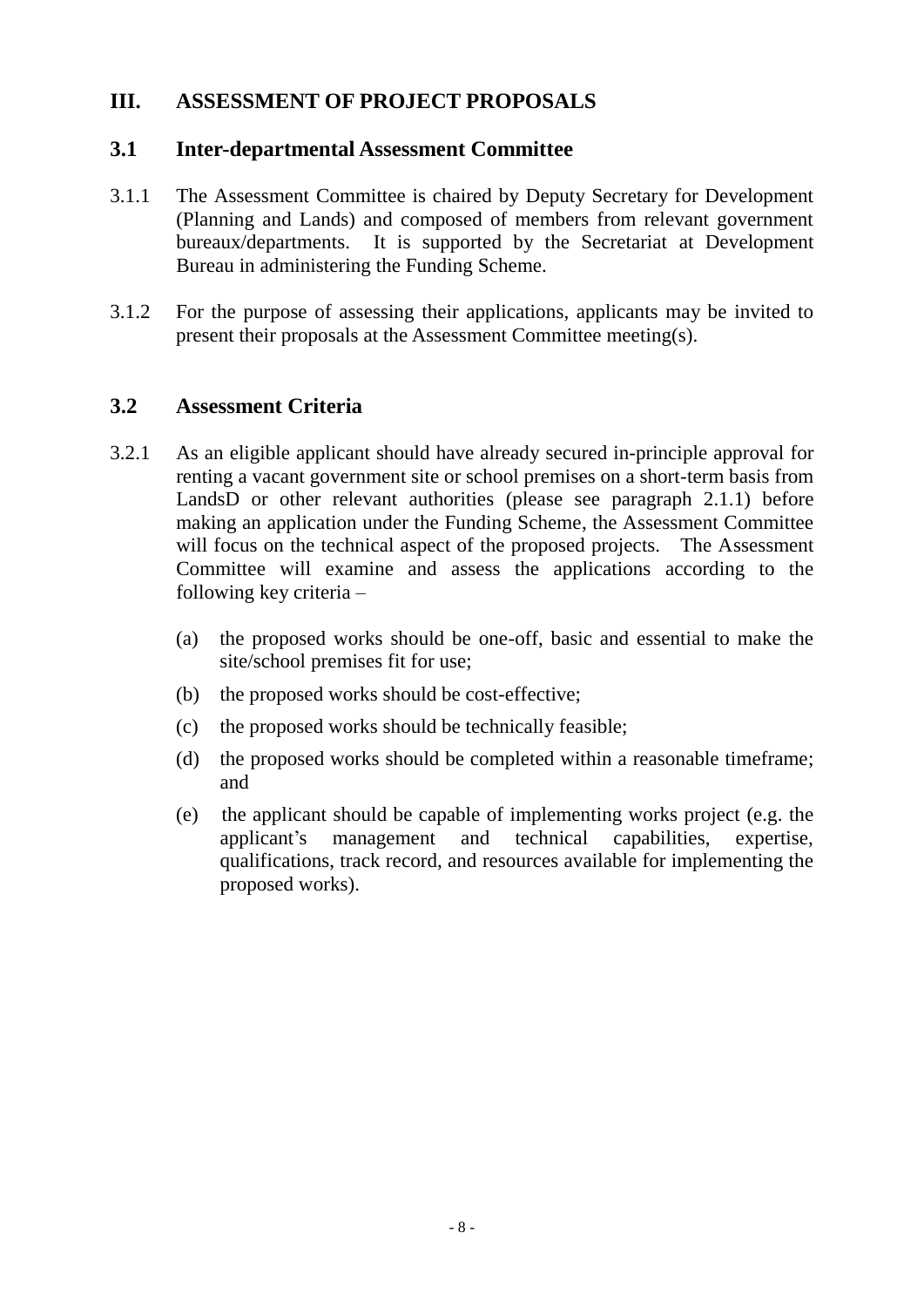# <span id="page-8-0"></span>**IV. FINANCIAL SUPPORT**

#### <span id="page-8-1"></span>**4.1 Scope of Financial Support**

- 4.1.1 Government does not guarantee that the full amount applied for will be approved. In accepting the funds approved, applicants may need to find additional resources to ensure that the proposed project can be implemented.
- 4.1.2 The funds approved and provided under the Funding Scheme must be exclusively used for the project in accordance with the terms and conditions of the Funding Agreement, except otherwise approved by Government.
- 4.1.3 Government reserves the right to suspend the disbursement of or reduce the approved funding subsidy for the project if the applicant has used the approved funds or any part thereof for any purpose other than that specified in paragraph 4.1.2 above.
- 4.1.4 The maximum amount of the funding subsidy to be granted to each approved project is **HK\$60 million**.
- 4.1.5 The funds provided should be used to cover the following items of the approved projects –
	- (a) consultancy services such as
		- feasibility studies on the proposed restoration and repair works, or investigation or site survey for preparing the detailed design;
		- detailed architectural, structural, geotechnical, building services, environmental, lighting, etc.;
		- submission of specified plans to Buildings Department, Fire Services Department, etc.; and
		- quantity surveying services, including tender documentation, cost control and account preparation;
	- (b) one-off, basic and essential restoration and repair works required to make the site/school premises fit for the proposed use and to comply with statutory requirements (for examples of such requirements, please see Annex) such as  $-$ 
		- slope upgrading works;
		- site formation:
		- renovation of dilapidated premises;
		- erection of temporary structures (such as the use of modular integrated construction methods);
		- provision of sewerage/drainage; and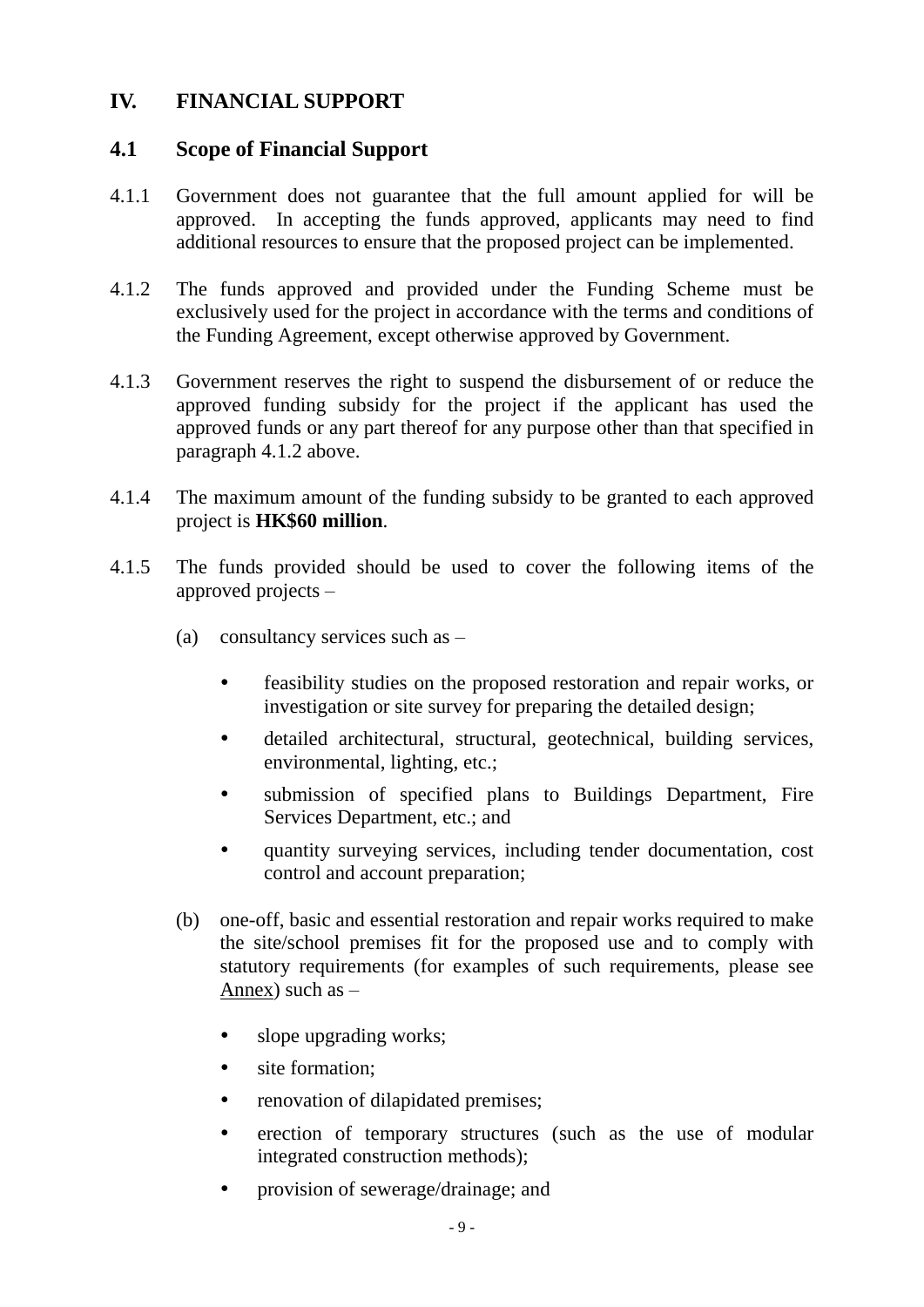- installation of fire safety equipment and barrier-free facilities;
- (c) insurance policies covering any potential claims that may arise during surveys, investigations and renovation works;
- (d) remuneration of resident site staff; and
- (e) external audit fees relating to the approved project.
- 4.1.6 The approved funding subsidy is *not* to cover the following items
	- (a) interior fitting-out;
	- (b) furniture and equipment; and
	- (c) all other operating or recurrent expense to be incurred in the short-term use on the vacant sites in question, e.g. rental, utility charges, repair and maintenance cost, etc.
- 4.1.7 The lists in paragraphs 4.1.5 and 4.1.6 are not exhaustive. Applicants should consult the Secretariat if there is any doubt about whether an item is under the scope of the financial support.
- 4.1.8 Any unused funding approved must be returned to Government.

## <span id="page-9-0"></span>**4.2 Sources of Other Financial Support**

- 4.2.1 The applicant may receive funding from other sources (such as funding from the applicant/parent organisation, third party sponsorship, funding schemes operated by other government bureaux/departments, etc.) for the proposed project. The applicant is required to list in the Application Form any government/non-government sponsorships and/or donations that it will or may be able to secure.
- 4.2.2 The applicant shall not accept sponsorships, donations or advertisement from, nor be in association in any form or manner with –
	- (a) any person in tobacco or tobacco-related industry; or
	- (b) for events specifically aimed at young people under 18, any person in the alcohol industry.
- 4.2.3 The applicant shall not accept any sponsorships, donations or advertisements which, in the opinion of Government, may jeopardise the image or reputation of Government.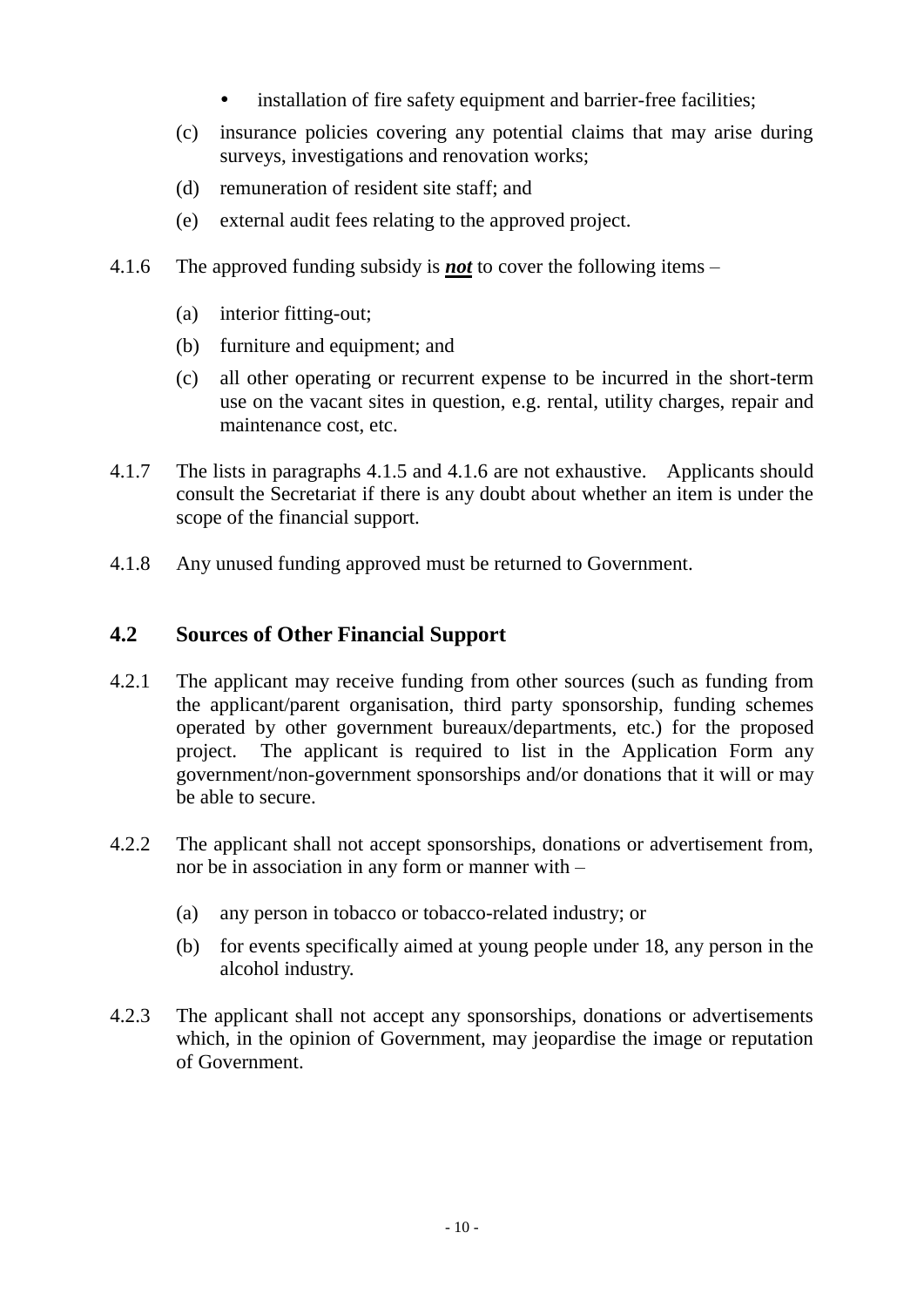# <span id="page-10-0"></span>**V. TECHNICAL SUPPORT**

- 5.1 The restoration and repair works on the vacant sites/school premises should essentially be executed by consultants, professionals or contractors engaged by successful applicants upon approval of the funding applications and in accordance with procurement arrangements that are open and fair.
- 5.2 In view of the technical constraints inherent in some of the vacant sites, the Secretariat may –
	- (a) refer applicant's enquiries in specific areas (e.g. compliance with the Buildings Ordinance (Cap. 123) and licensing requirements, etc.) to the appropriate departments for advice, and consolidate and co-ordinate technical advice sourced from different departments during assessment, to assist the applicant in taking forward the approved projects as soon as possible; and
	- (b) invite the applicant to collaborate with members nominated by professional institutes in specific disciplines to identify or resolve technical issues particularly at the initial stage of the project.
- 5.3 The responsibility to make statutory applications for permits, licences or approvals about the site, the proposed use and the operation of the facility rests with the applicants. They must assume the role of a works agent and ultimately be responsible for the timely delivery of the works from inception to completion of construction in accordance with the approved project estimate.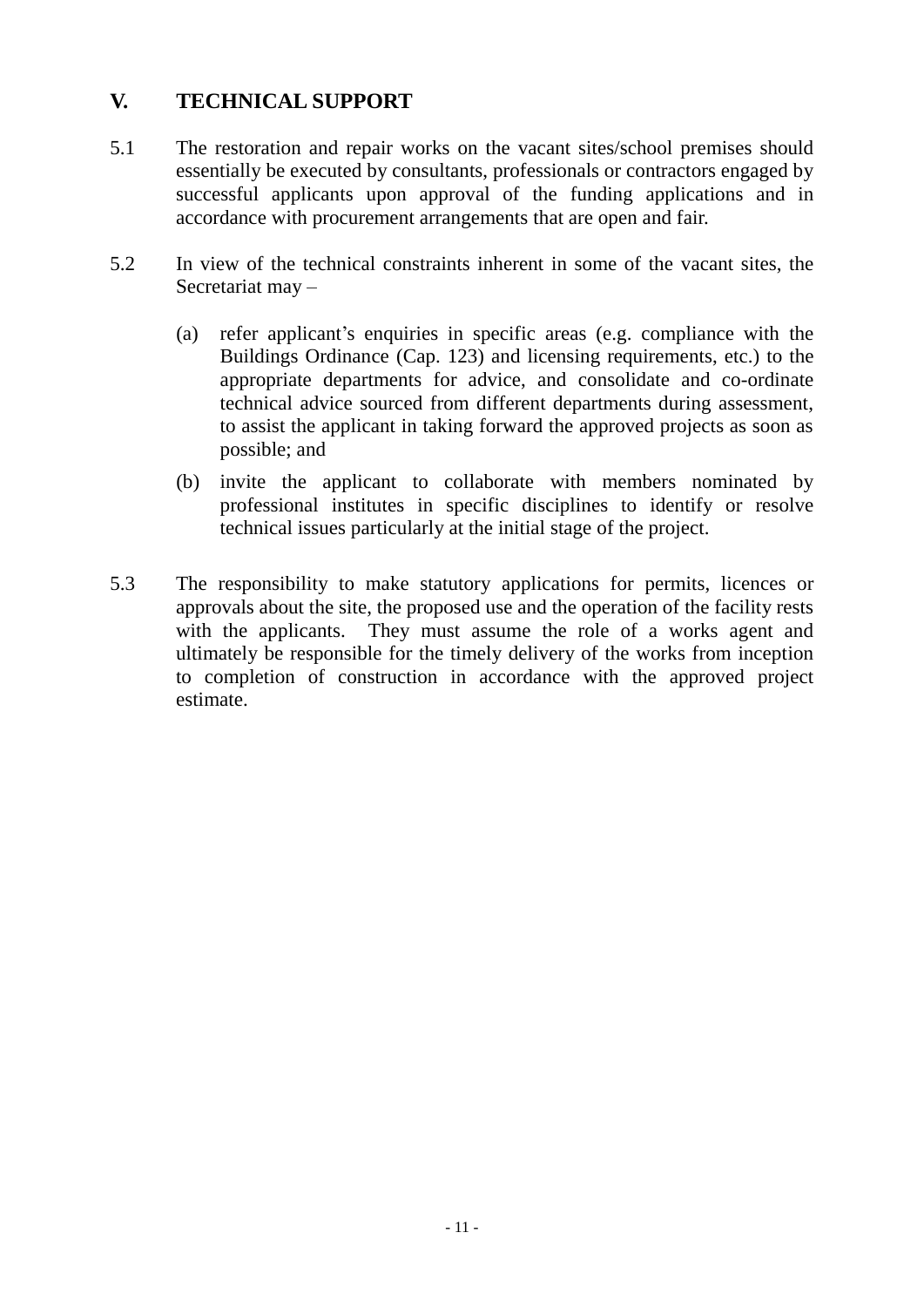## <span id="page-11-0"></span>**VI. ADMINISTRATIVE AND FINANCIAL ARRANGEMENTS**

- 6.1.1 Apart from the STT agreement governing the letting of the vacant government sites or school premises, successful applicants will be required to sign a separate Funding Agreement with Government in respect of the implementation of the approved works on the relevant sites/school premises and comply with all the terms and conditions of the Funding Agreement, this Guide to Application, and the instructions and correspondence issued by Government from time to time in respect of the project (if any).
- 6.1.2 The Funding Agreement will contain the complete terms and conditions of the approved funding subsidy. There will be detailed requirements concerning engagement of consultants and contractors, procurement, payment and disbursement arrangements for the approved funding, insurance policies, record keeping and reporting, project management, and other financial matters to ensure that the use of the approved funding subsidy would be in line with the principles of integrity, economy, efficiency and effectiveness.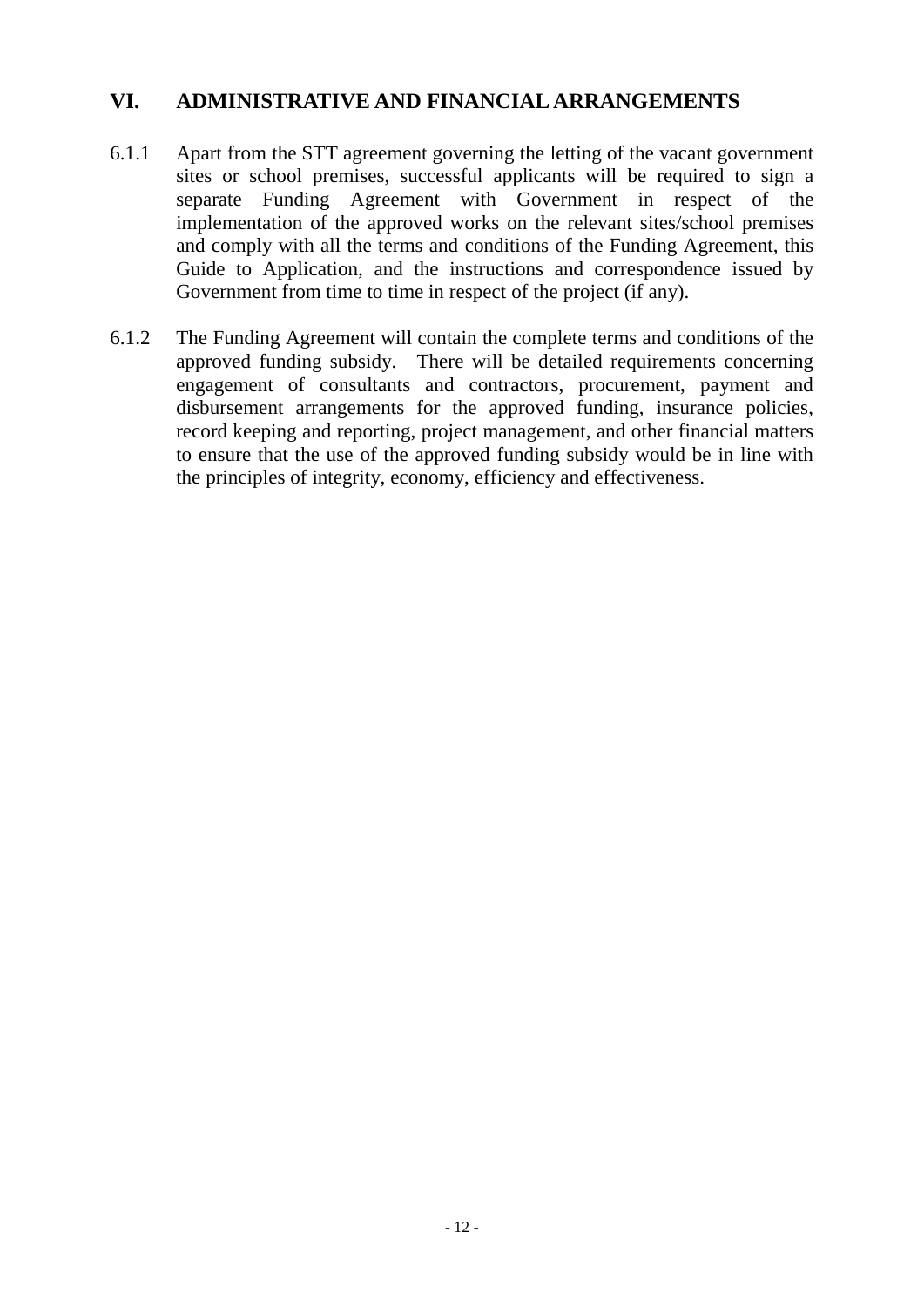# <span id="page-12-0"></span>**VII. MONITORING MECHANISM**

# <span id="page-12-1"></span>**7.1 Project Management**

7.1.1 Apart from paragraphs 6.1.1 and 6.1.2 above, applicants should follow other guidelines and procedures as advised by Government from time to time.

# <span id="page-12-2"></span>**7.2 Upkeep of Sites/School Premises**

- 7.2.1 The applicants are required to permit Government and all persons authorised by Government to enter the sites/school premises and slopes within or adjoining the sites/school premises to see their state and condition, conduct inspection, etc.
- 7.2.2 Upon completion of the renovation works, the applicant should arrange inspections with relevant statutory authorities, government departments, etc. for the issue of Occupation Permit (or a letter of acknowledgement in the case of completion of alteration and addition Works), Fire Services Certificates and other licenses/permits required for the operation of the proposed use on the sites/premises. The applicant should provide the originals or copies where appropriate of the above to the Secretariat.

# <span id="page-12-3"></span>**7.3 Progress Review Meetings**

7.3.1 Progress review meetings may be organised to examine the progress of project implementation and documents kept in respect of the project. Applicants will be required to attend such meetings.

# <span id="page-12-4"></span>**7.4 Termination of Project**

- 7.4.1 Prior written approval from Government is required for premature termination of the project for any reason before the expiry of the Funding Agreement.
- 7.4.2 Government reserves the right to suspend the disbursement of funding and cease a project in case of unsatisfactory project progress or contravention of the funding guidelines or agreement, and require the refund of the amounts already disbursed for a curtailed project.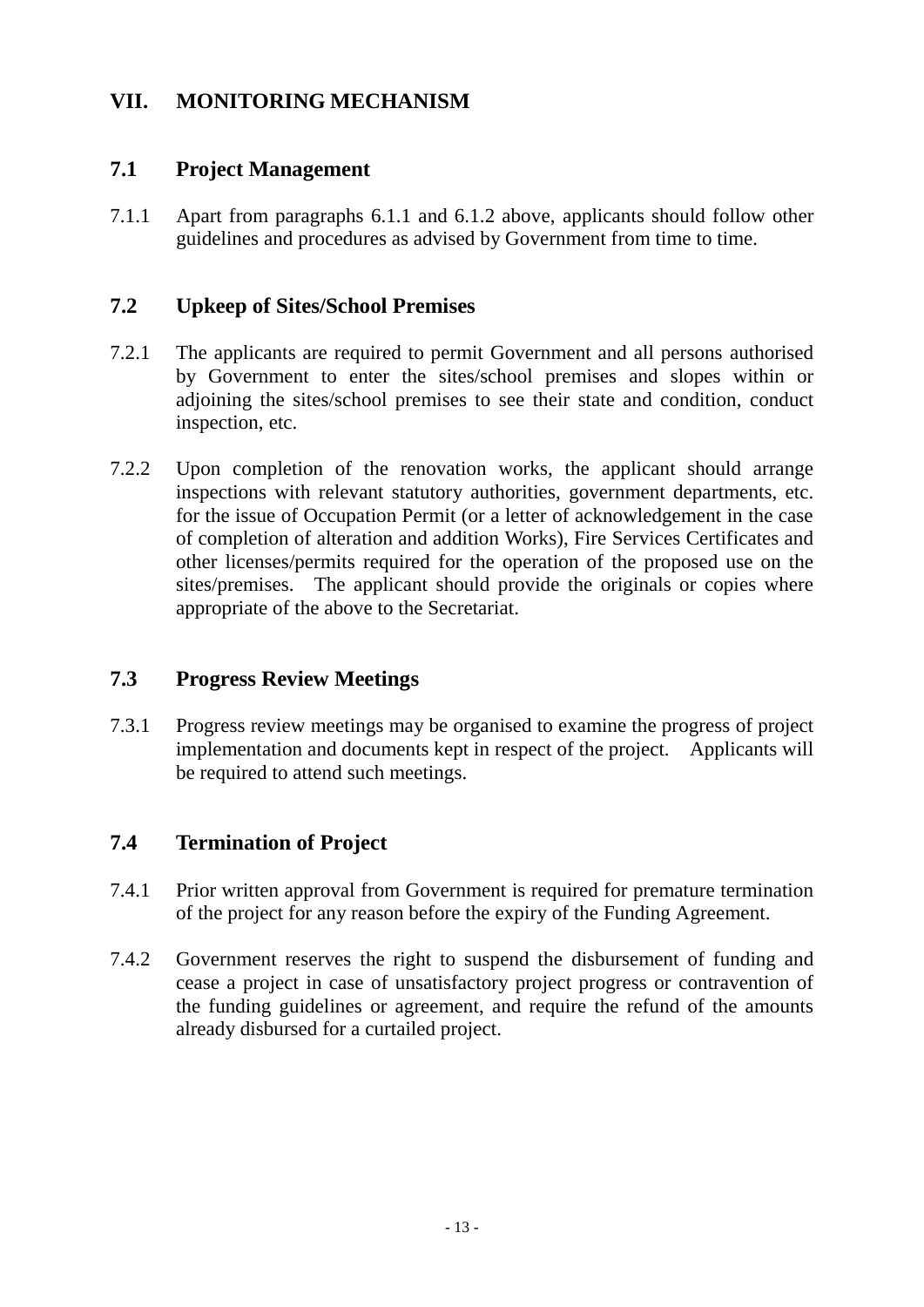# <span id="page-13-0"></span>**VIII. NOTES ON PERSONAL DATA**

#### <span id="page-13-1"></span>**8.1 Purposes of Collection**

8.1.1 The personal data provided as part of the application will be used by Government to process all applications and other relevant arrangements. The provision of personal data by means of an application is voluntary.

#### <span id="page-13-2"></span>**8.2 Classes of Transferees**

8.2.1 The personal data provided by means of an application to Government may be disclosed to other government bureaux, departments or authorised organisations for the purposes mentioned in paragraph 8.1.1.

#### <span id="page-13-3"></span>**8.3 Access to Personal Data**

8.3.1 Applicants have a right of access and correction with respect to personal data as provided for in Sections 18 and 22 and Principle 6 of Schedule 1 of the Personal Data (Privacy) Ordinance (Cap. 486). Their right of access includes the right to obtain a copy of the personal data provided in their applications. Applicants are also entitled to make request for correction of the personal data.

#### <span id="page-13-4"></span>**8.4 Enquiries**

8.4.1 Enquiries concerning the personal data collected under the Funding Scheme should be addressed to the Secretariat indicated in paragraph 2.6.1 above.

- End -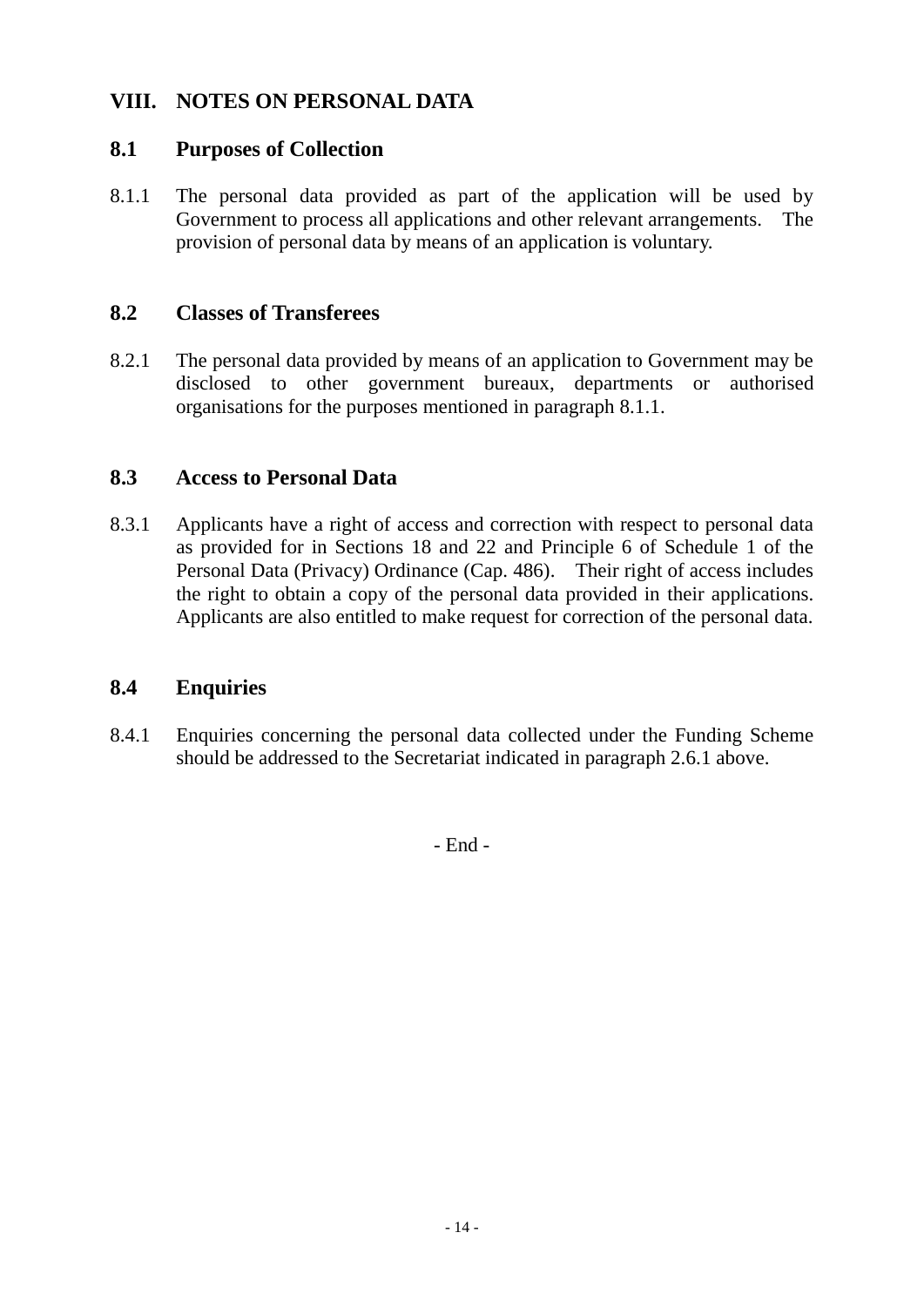#### **Annex**

## **Examples of Statutory Requirements** to be complied with<sup>Note</sup>

# <span id="page-14-0"></span>**Buildings Ordinance**

- Means of Escape
- Rescue Access (emergency vehicular access and fireman's lift)
- Fire Resisting Construction (protection of staircase(s), compartmentation)
- Barrier Free Facilities (access, ramp, toilet & lift)
- Structure (additional load, strengthening the capacity of existing structure, structural alteration works)
- Site formation and modification of existing slopes

# **Fire Services Requirements**

- Fire service installation using water such as sprinkler, fire hydrant, hosereel, street fire hydrant, improvised sprinkler, new water supply tank etc.
- Electrical fire service installation such as fire alarm, fire detection, emergency lighting, exit sign, audio/visual advisory, close circuit television, fire service direct link, etc.
- New emergency generator for fire service installation
- Miscellaneous fire service installation such as portable appliances, automatic actuating devices, ventilation/air-conditioning control, automatic fixed installation not using water, etc.
- Special fire service installation such as smoke extraction system, pressurisation of staircase, gas extraction system, etc.
- Fire retarding material for licensed premises

# **Building Services Requirements**

- Electrical installation including lighting, low voltage cubicle switchboard and lightning protection
- Mechanical ventilation installation

 $\overline{a}$ 

- Plumbing and drainage installation including provision of water tank and septic tank
- Supply and discharge connections for utilities and services including electricity,

Note The examples set out are not exhaustive. Applicants may consult the Secretariat if there is any doubt.